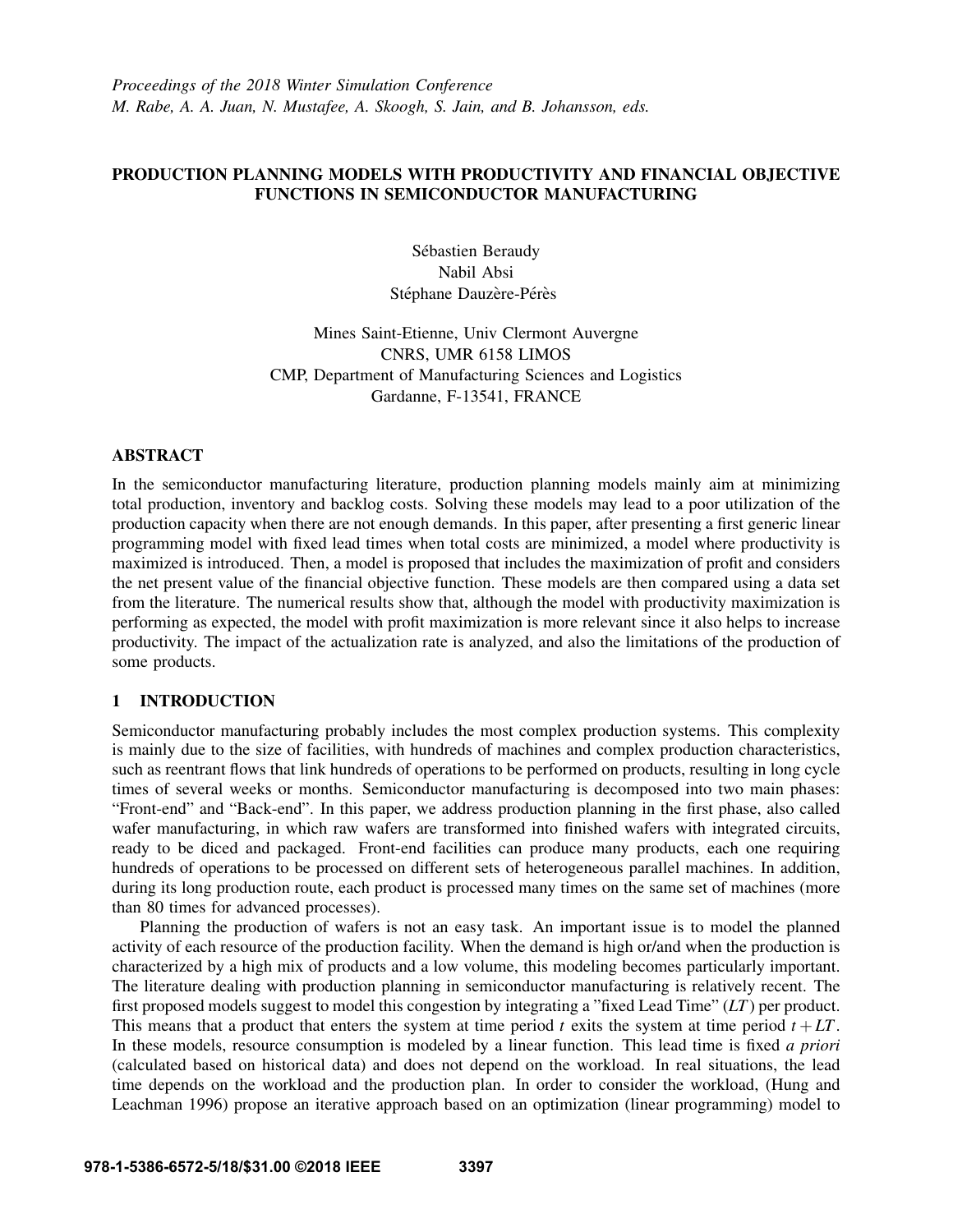determine a production plan with fixed lead times and a (discrete event) simulation model that updates the lead times by evaluating the production plan. These two steps are repeated until the values of the lead times are converging. More recently, several studies (Albey et al. 2017; Kacar et al. 2013; Asmundsson et al. 2006) address this issue using mathematical formulations that model congestion with "Clearing Functions". Clearing Functions are nonlinear functions that model the congestion by quantifying cycle times based on the workload. The notion of "Clearing Functions" is not new, and was introduced in the 80s by (Graves 1986). This recent keen interest is mainly due to the development of more realistic clearing functions. Recently, Albey et al. 2014 propose a clearing function that considers product mix.

These research works emphasize congestion modeling. The studied objective functions are mainly based on a combination of inventory and backlogging costs. However, one of the most important objectives in semiconductor manufacturing is also to maintain a high productivity level. This activity is measured by the *number of operations* performed during the planning time horizon. This performance indicator is also called the number of "moves" in the industrial jargon. In this paper, we propose new objective functions and integrate them in a classical model with fixed lead times in order to enhance productivity and maximize the profit. An actualization rate is used to model the net present value of the profit. In Section 2, linear programming models for production planning are presented, first a generic model where the total cost is minimized, then a model where the number of "moves" is maximized and finally a model where the total profit is maximized. Numerical experiments are conducted in Section 3. The models are compared and analyzed using a data set from the literature with different demand profiles and actualization rates. The impact of limiting the production of some products is also studied. Section 4 concludes the paper and provides some perspectives.

### 2 MATHEMATICAL MODELS

In this section, we generalize the classical model that considers fixed lead times (see Kacar et al. 2013). First, contrary to most studies, two timescales are considered. The first timescale (in weeks) is used to model demands, while the second timescale (in days) is used to model production processes. In Section 2.1, a generic model is introduced that is based on the classical objective function (an aggregation of inventory costs and backlogging costs). Then, in Section 2.2, a first objective function is proposed that maximizes the total number of performed operations, i.e. the "moves". Finally, in Section 2.3, a second objective function is proposed that considers the Net Present Value (NPV) of the profit.

## 2.1 Generic model with two timescales

In this section, a generic model is introduced for planning the production of of wafers, namely the production of *P* products over a discrete time horizon that has two timescales. The time horizon is decomposed into *T* days and *S* weeks. Demands *Dps* are expressed per product *p* and per week *s*. Each product *p* needs a sequence of operations  $\mathcal{L}_p$  to be processed on a set of *K* workshops. Each workshop *k* can process a finite set of operations  $\mathcal{L}^k$  and has a finite capacity  $C_k$ .

The plan is determined by optimizing internal production flows. The goal is to decide quantities  $X_{plt}$ to be released per product *p*, per operation *l* and per period *t* (one day). The set of operations of product *p* and their resource consumption  $\alpha_{pl}$  provide the timing of operations. In order to trace production flows, a variable *Wplt* that represents the work in progress per product *p*, per operation *l* and per period *t* (a day) is introduced. An unitary work in progress cost *wpl* is associated to each product *p* and each operation *l*.

The goal is to to satisfy demands while minimizing inventory, backlogging and work in progress costs. We introduce an unitary inventory cost  $h_{ps}$  and an unitary backlogging cost  $b_{ps}$  for each product  $p$  and each period *s* (a week). Let us also introduce two decision variables  $I_{ps}$  and  $B_{ps}$ , that respectively model the inventory and the backlog of product *p* at time period *s* (a week).

To consider congestion in our model, a fixed lead time  $LT_{pl}$  per product  $p$  and per operation  $l$  is used. This way of modeling congestion is known to be less efficient than iterative approaches or clearing function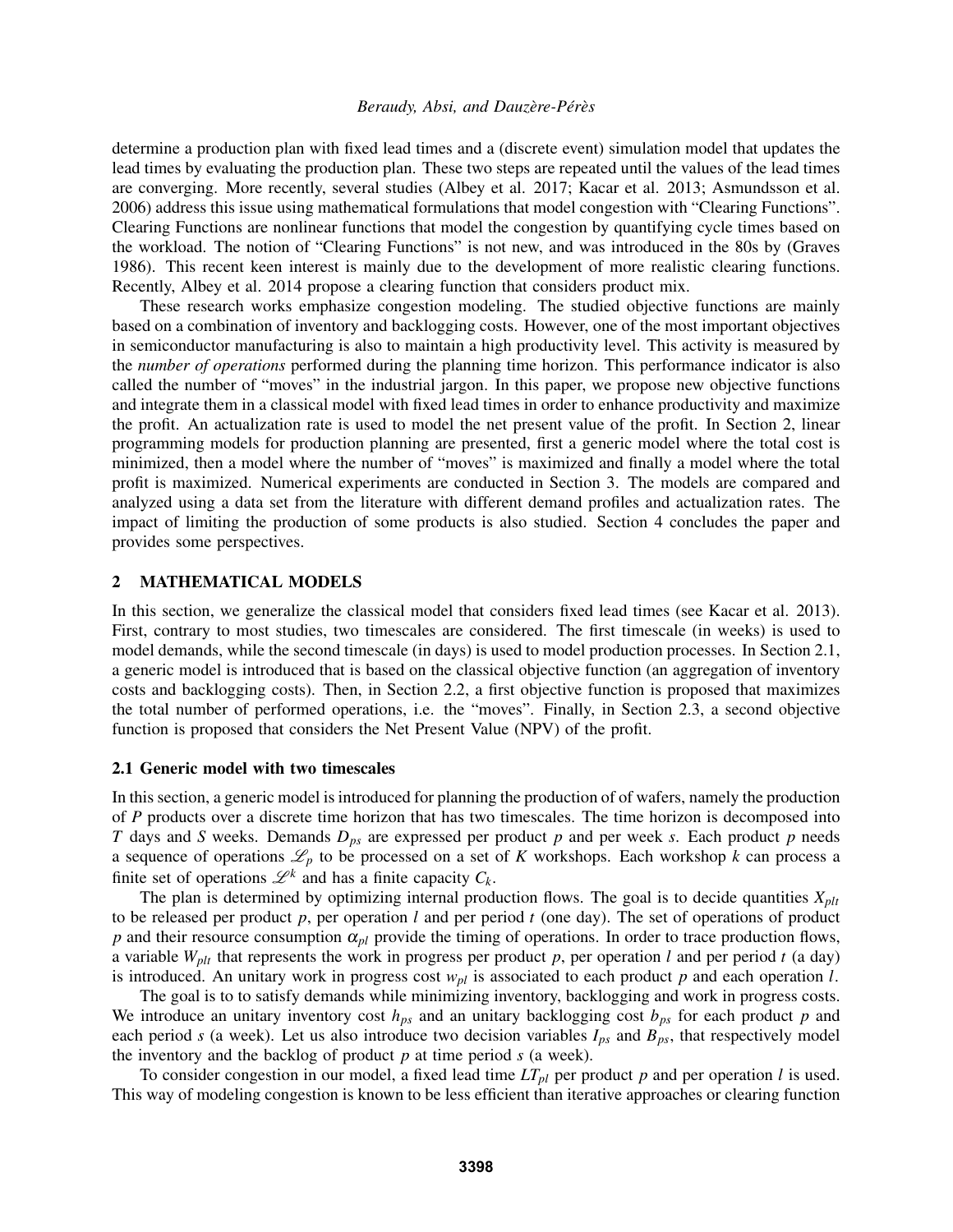based models (Asmundsson et al. 2006), but is both practical and relevant (Kacar et al. 2016). Its main advantage is that it is easier to analyze and is a special case of more sophisticated models. In this model, we assume that transportation times and costs between two workshops are negligible or constant. Products that complete a given operation are placed in a waiting queue for the next operation (the waiting queue is supposed to be uncapacitated). We also assume that the processing time of each operation is lower than one day (this assumption is justified since the longest operation usually needs less than half a day). All lead time are expressed in days.

Due to the large industrial data sets we want to address, only continuous variables are considered in our models. All sets, parameters and decisions variables are summarized below.

### 2.1.1 Notations

#### Sets

- $\mathscr{L}_p$ : Sorted list of operations of product *p*;
- $\mathcal{L}_p^k$ : Set of operations for product *p* processed in workcenter *k*.

#### Parameters

- *P*: Number of products;
- *K*: Number of workshops;
- *T*: Number of periods in the planning horizon for production;
- *S*: Number of periods in the planning horizon for demands;
- *ts*<sub>*s*</sub>: First period of  $\{1, \ldots, T\}$  included in  $s \in \{1, \ldots, S\}$ ;
- *tf<sub>s</sub>*: Last period of  $\{1, \ldots, T\}$  included in  $s \in \{1, \ldots, S\}$ ;
- α*pl*: Unitary resource consumption of operation *l* of product *p*;
- $C_k$ : Daily available resource capacity of workcenter  $k$ ;
- *LT*<sub>*pl*</sub>: Lead time of operation  $l \in \mathcal{L}_{(p)}$  for product *p*;
- *Dps*: Demand of product *p* at the end of period *s*;
- *hps*: Unitary inventory cost of product *p* at the end of period *s*;
- *bps*: Unitary backlogging cost of product *p* at the end of period *s*;
- *wpl*: Unitary work in progress cost;
- $B_{p0}$ : Initial backlog of product *p*;
- $I_{p0}$ : Initial inventory of product *p*;
- *Wpl*0: Initial work in progress of product *p* at operation *l*.

## Decision variables

- $X_{plt}$ : Quantity of product *p* to be released in period *t* to operation  $l \in \mathcal{L}_p$ ;
- $X_{pt}^{in} = X_{p1t}$ : quantity released for product *p* at period *t* (also known as fab-in plan);
- *Y*<sub>*plt*</sub>: Quantity of product *p* completing its operation  $l \in \mathcal{L}_p$  at period *t*;
- $\dot{Y}_{pt}^{\text{out}} = Y_{p|\mathscr{L}_p|t}$ : output quantity of product *p* at period *t*;
- *W*<sub>plt</sub>: Work in progress of product *p*, at operation  $l \in \mathcal{L}_p$  at the end of period *t*;
- *Ips*: Inventory level of product *p* at the end of period *s*;
- *Bps*: Backlogging level of product *p* at the end of period *s*.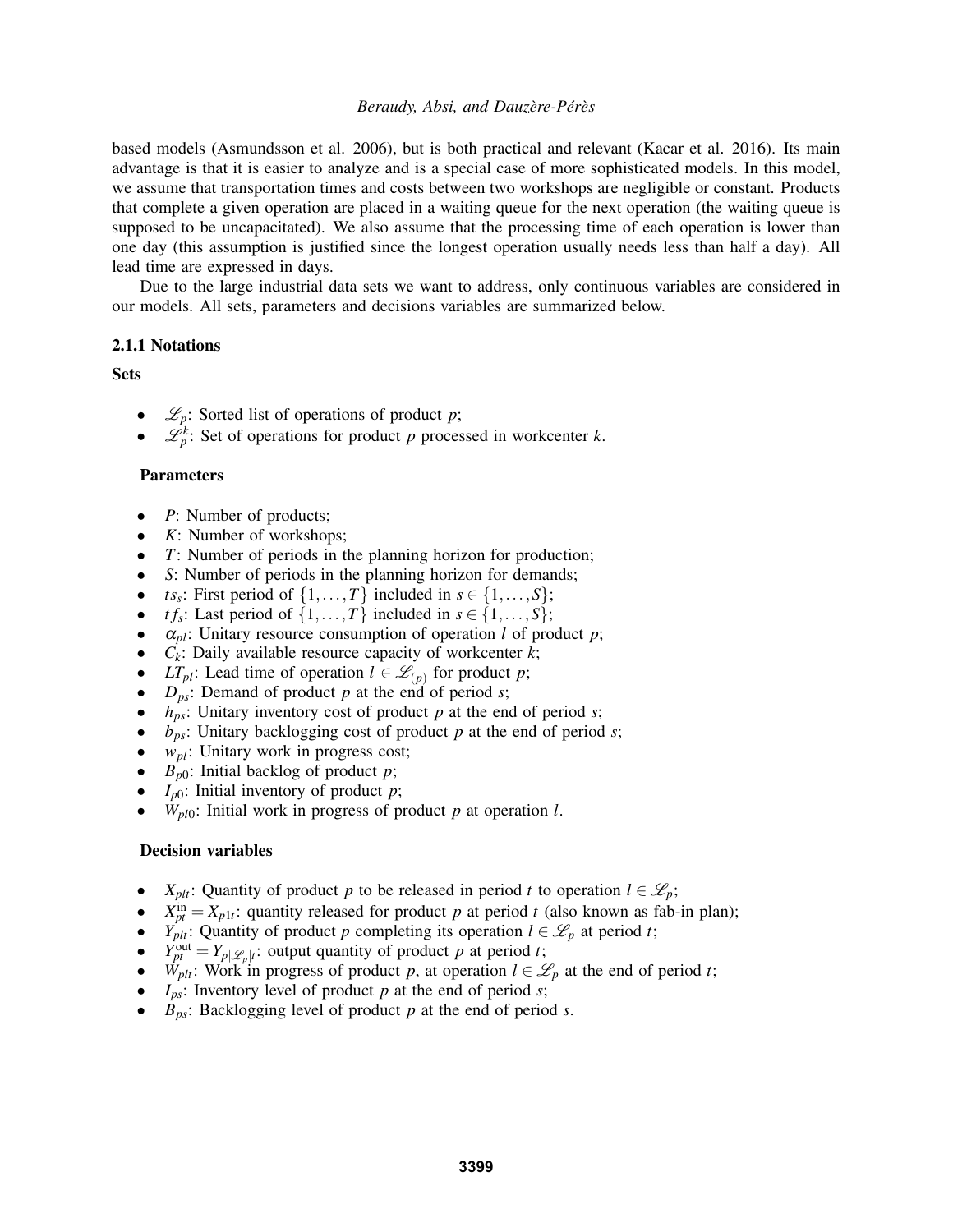#### 2.1.2 Mathematical formulation

$$
\min
$$

$$
\sum_{p=1}^{P} \sum_{l \in \mathcal{L}_p} \sum_{t=1}^{T} w_{pl} W_{plt} + \sum_{p=1}^{P} \sum_{s=1}^{S} (h_{ps} I_{ps} + b_{ps} B_{ps})
$$
\n(1)

$$
\text{s.t.} \qquad Y_{plt} = X_{p(l+1)(t)} \qquad \forall p \in \{1, \dots, P\} \quad \forall l \in \mathcal{L}_p \quad \forall t \in \{1, \dots, T\} \tag{2}
$$

$$
W_{plt} = W_{pl(t-1)} + X_{plt} - Y_{plt} \qquad \forall p \in \{1, ..., P\} \quad \forall l \in \mathcal{L}_p \quad \forall t \in \{1, ..., T\}
$$
 (3)

$$
X_{plt} = Y_{pl(t+LT_{pl})} \qquad \forall p \in \{1, \dots, P\} \quad \forall l \in \mathcal{L}_p \quad \forall t \in \{1, \dots, T-LT_{pl}\}
$$
 (4)

$$
D_{ps} + B_{p(s-1)} = \sum_{\tau = ts_s}^{tf_s} Y_{p\tau}^{\text{out}} + I_{p(s-1)} - I_{ps} + B_{ps} \qquad \forall p \in \{1, ..., P\} \quad \forall s \in \{1, ..., S\}
$$
 (5)

$$
\sum_{p=1}^{P} \sum_{l \in \mathcal{L}_p^k} \alpha_{pl} Y_{plt} \leq C_k \qquad \forall k \in \{1, \dots, K\} \quad \forall t \in \{1, \dots, T\}
$$
\n
$$
(6)
$$

$$
X_{plt}, Y_{plt}, W_{plt}, I_{ps}, B_{ps} \ge 0 \qquad \forall p \in \{1, \dots, P\} \quad \forall l \in \mathcal{L}_p \quad \forall t \in \{1, \dots, T\} \quad \forall s \in \{1, \dots, S\}
$$
\n(7)

The objective function (1) minimizes the total inventory, backlogging and work in progress cost. In the remainder of this paper and in the numerical experiments, for simplicity, we assume that the unitary work in progress cost  $w_{pl}$  is equal to zero. Constraints (2)-(5) model flow conservation. Constraints (2) ensure the link between the output of one operation  $X_{plt}$  and the input of the next operation  $Y_{plt}$ . Constraints (3) balance the work in progress over the time horizon for each operation. Constraints (4) guarantee the fixed lead time for each operation of each product. Constraints (5) are flow conservation constraints for final products, ensuring the satisfaction of demands through the inventory and the production at the current period or their backlogging to subsequent periods. The capacity constraints in each workshop are modeled through Constraints (6). Constraints (7) ensure the non-negative of decision variables.

## 2.2 Maximizing number of "Moves"

In the semiconductor industry, an important indicator for productivity is the number of performed operations, also called "moves". It corresponds to the number of completed operations multiplied by the number of products processed, per tool, workshop and plant. For example, with 8 machines and if each machine processes 100 products, then the number of "moves" is set to  $8 \times 100 = 800$ . We propose to include this indicator in the previously defined objective function (1) with a scaling factor *E*. The new objective function is given by the equation below that maximizes the number of moves while minimizing the objective function (1).

max 
$$
E \sum_{p=1}^{P} \sum_{l \in \mathcal{L}_p} \sum_{t=1}^{T} Y_{plt} - \sum_{p=1}^{P} \sum_{s=1}^{S} (h_{ps} I_{ps} + b_{ps} B_{ps})
$$
 (8)

## 2.3 Maximizing profit

Mixing the minimization of the costs and the maximization of the number of "moves" is not really a natural way to improve productivity. In the following, let us introduce a profit per finished product  $G_p$ , leading to a more homogeneous objective function. In addition, using this new objective function, it is possible to model the fact that future profits and their associated decisions are less important than the current profits. This is done by introducing the notion of Net Present Value (NPV), which is often used in Economics to calculate the return on investment taking into account the time value of money (one monetary unit today is larger than the same monetary unit tomorrow). All future financial flows are included in a single function with an actualization rate  $\beta_s \in (0, 1]$ , in order to emphasize the importance of good financial results in first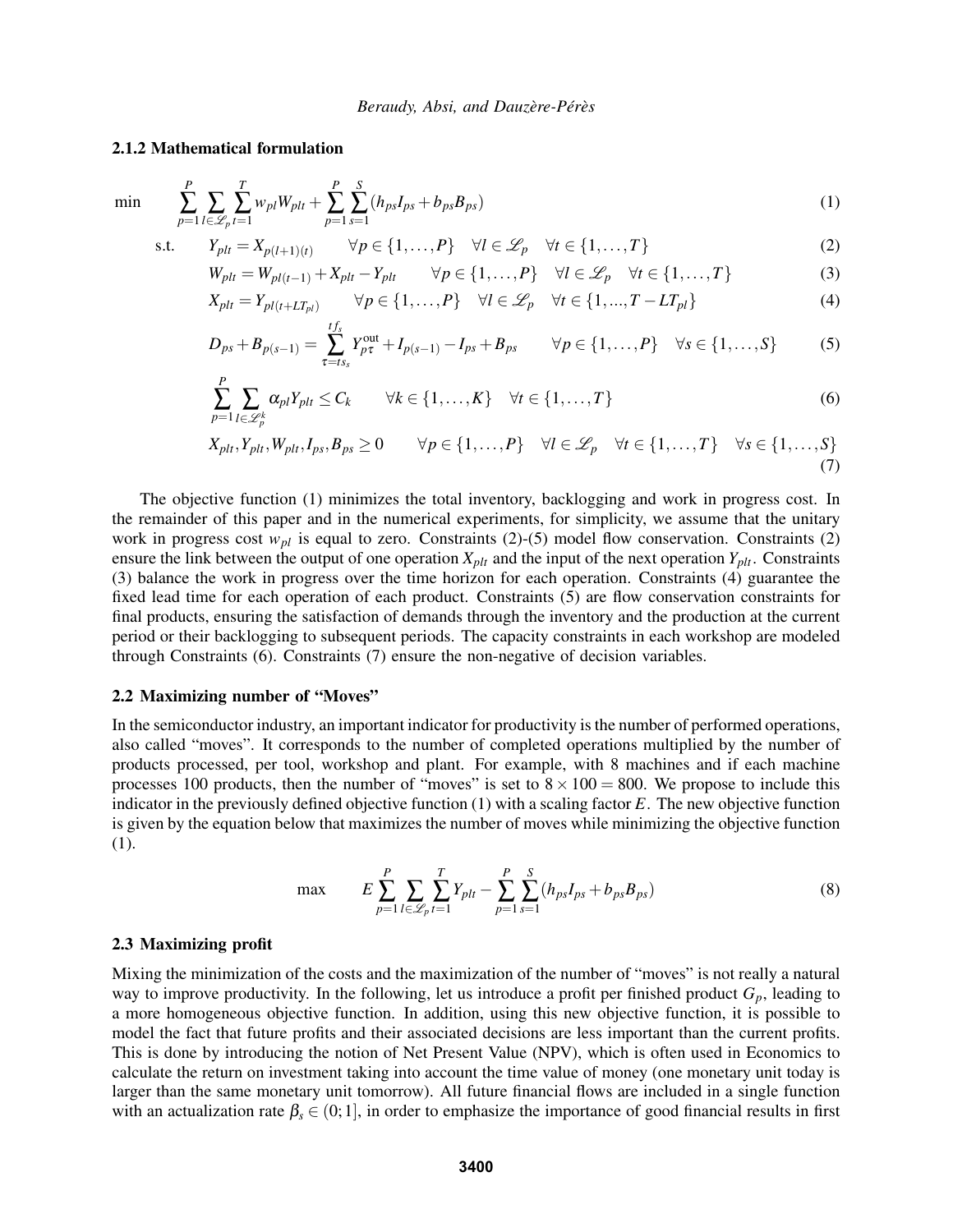periods. In our model, this actualization rate is applied each week, which means that the present value of the profit in week *s* reduces as *s* increases. Equation (9) below models the new objective function.

$$
\max \sum_{p=1}^{P} \sum_{s=1}^{S} \beta^{(s-1)}(-h_{ps}I_{ps} - b_{ps}B_{ps} + \sum_{t=ts_s}^{tf_s} G_p Y_{pt}^{out})
$$
\n(9)

## 3 NUMERICAL EXPERIMENTS

In Section 3.1, the data set is described. Then, in Section 3.2, we analyze the impact of the scaling parameter *E* on the objective function (8). In Section 3.3, the impact of the net present value on the objective function (9) is analyzed. Finally, in Section 3.4, since maximizing the profit induces a surplus of production, we propose to limit the excess of production and analyze the impact of this limitation.

## 3.1 Data set

Our experiments are conducted on a small data set extracted from (Kacar et al. 2012). It contains three different products with routes with 14 to 23 operations and 11 workstations. The first product has the longest route. The second product shares a large part of its route with the first product. Finally, the last product has a short route and some of the workstations are not shared with the two other products.

We fixed lead times based on the instance characteristics presented in (Kacar et al. 2012):

- Bottleneck machines are given a lead time of 5 days,
- Unreliable machines are given a lead time of 3 days,
- Batching machines are given a lead time of 1 day,
- Remaining machines are given a lead time of 0 day.

Let us recall that, in our experiments, the work in progress costs are fixed to zero. The horizon is divided into 61 days, i.e. 9 weeks. Three profiles of static (not time-dependent) demands are considered.

- Scenario 1. High infeasible demands:  $\{45;15;15\}$ .
- Scenario 2. Medium feasible demands:  $\{33;11;11\}$ .
- Scenario 3. Low feasible demands:  $\{15:5:5\}$ .

As in (Kacar et al. 2012), the backlog cost is fixed to 50, the inventory cost to 15 and the profit per unit of product to 60.

#### 3.2 Analysis of Productivity Maximization

Let us first analyze the impact of the scaling factor *E* on the total cost, the number of moves and the total output (denoted respectively "Total Cost", "#Moves" and "Total Output" in the following tables) when using the objective function  $(8)$ . The scaling factor *E* is fixed to 0, 1, 5 and 10. Tables 1, 2 and 3 summarize the results for the three profiles of demand (resp. high demand, medium demand and low demand). Column " $E = 0$ " corresponds to the generic model (1)-(7) and provides reference values. The deviation in percentage from these reference values is given between brackets.

|                      | $E=0$  | $E=1$             | $E=5$                                                | $E=10$             |  |
|----------------------|--------|-------------------|------------------------------------------------------|--------------------|--|
| <b>Total Outputs</b> | 565    | 565               | 628 $(+11.1\%)$                                      | 691 $(+22.2\%)$    |  |
| <b>Total Costs</b>   | 22.515 | 22,534 $(+0.1\%)$ | $\vert$ 25,715 (+14.2%)                              | $ 31,457 (+39.7%)$ |  |
| #Moves               | 9.750  |                   | $10,473$ (+7.4%)   11,464 (+17.6%)   12,341 (+26.6%) |                    |  |

Table 1: Impacts of scaling factor  $(E)$  on "Moves" for high demands.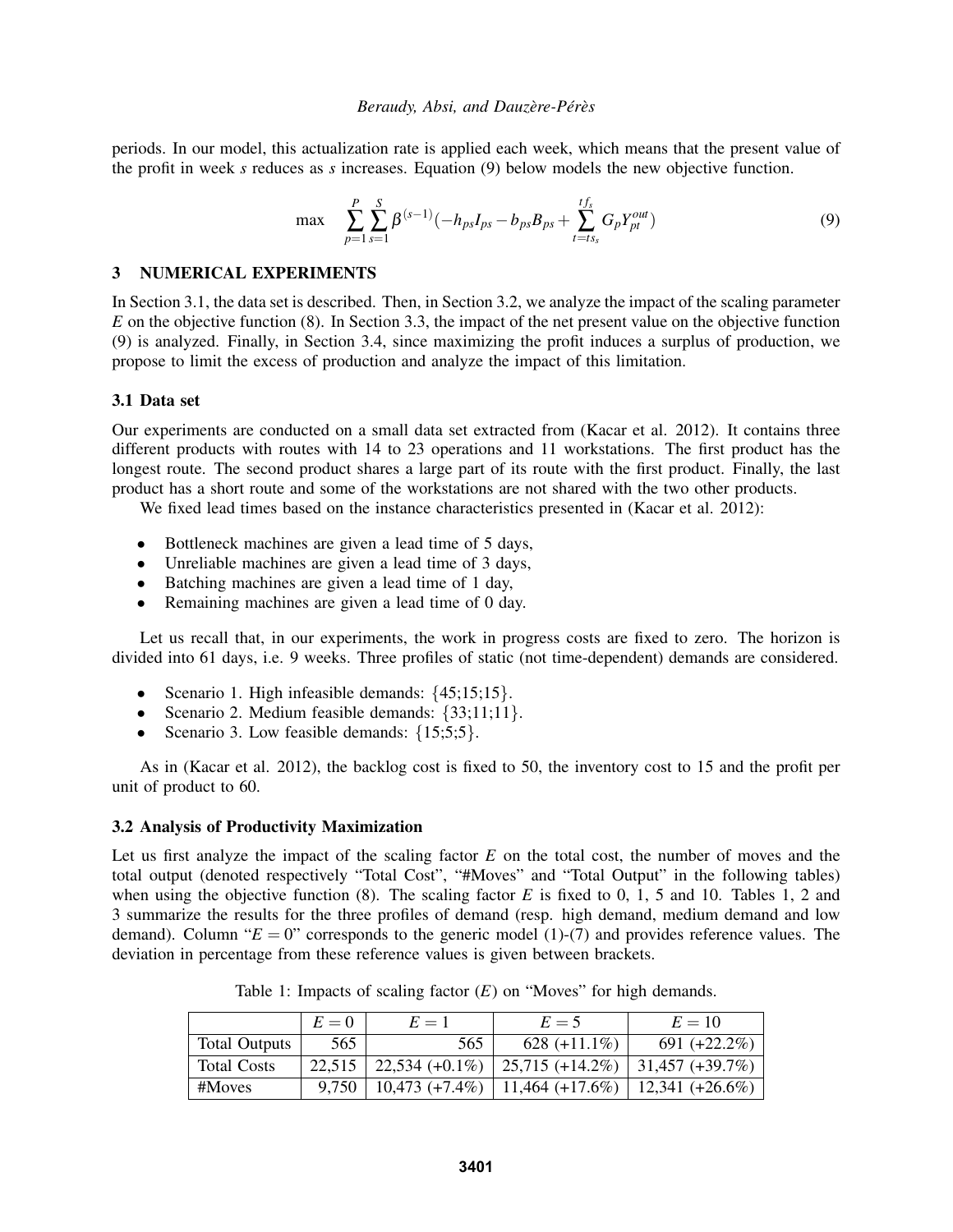|                     | $E=0$ | $E=1$             | $E=5$             | $E=10$            |
|---------------------|-------|-------------------|-------------------|-------------------|
| <b>Total Output</b> | 495   | 495               | 576 $(+16.4\%)$   | 649 $(+31.2\%)$   |
| <b>Total Costs</b>  |       |                   | 4.020             | 10.849            |
| $#M$ oves           | 8.940 | $10,003 (+11.9%)$ | $11,251 (+25.9%)$ | $12,295 (+37.5%)$ |

Table 2: Impacts of scaling factor (*E*) on "Moves" for medium demands.

Table 3: Impacts of scaling factor  $(E)$  on "Moves" for low demands.

|                     | $E=0$ | $E=1$             | $E=5$              | $E=10$             |  |
|---------------------|-------|-------------------|--------------------|--------------------|--|
| <b>Total Output</b> | 225   | $227 (+0.7 %)$    | 446 $(+98.4\%)$    | 564 $(+150.6\%)$   |  |
| <b>Total Costs</b>  |       | 636               | 8.595              | 21.713             |  |
| #Moves              | 4.138 | $7,525 (+81.9\%)$ | $9,927 (+139.9\%)$ | $11,900 (+187.6%)$ |  |

Tables 1, 2 and 3 show that productivity can significantly be improved. Even with a small scaling factor *E*, the number of "moves" increases from 7% for high demands up to 82% for low demands. With larger values of *E*, larger improvements are obtained on the number of moves. This is done at the expense of the total cost. There is a trade-off to make between productivity and inventory/backlog costs. Note also from Tables 1, 2 and 3 that the total output increases when productivity is improved. Through these results we were not able to find a correlation factor between *E* and #*Moves*.

However, this first objective function is a naive way to improve productivity. This is why we explore in the following the impact of considering the objective function that maximizes profit.

### 3.3 Impact of Using a Financial Objective

The profit maximization objective function helps us to move from a pure cost-driven model to a profit-driven model. As shown in the following, the NPV model also improves productivity.

The NPV model with different actualization rates  $\beta$  is compared to the results of the Generic model (Column "Generic"), where  $\beta$  is fixed to 1 (i.e. no depreciation), 0.95 and 0.8. The indicators "Total output" and "#Moves" are kept. Two others indicators are introduced: The total profit considering no depreciation and the total profit considering an actualization rate of 0.95. Tables 4, 5 and 6 summarize the results considering high, medium and low demand profiles, respectively.

| Models                          | Generic | NPV $\beta=1$      | NPV $\beta$ =0.95  | NPV $\beta$ =0.8  |
|---------------------------------|---------|--------------------|--------------------|-------------------|
| Total output                    | 565     | 633 $(+12.0\%)$    | 643 $(+13.8\%)$    | $713 (+26.0\%)$   |
| #Moves                          | 9,750   | $10,645 (+9.2\%)$  | $10,787 (+10.6\%)$ | $11,727 (+20.3%)$ |
| Total profit with $\beta=1$     | 11,407  | $13,571 (+19.0\%)$ | $13,563 (+18.9%)$  | 11,361 $(-0.4\%)$ |
| Total profit with $\beta$ =0.95 | 11,249  | $12,761 (+13.4\%)$ | $12,793 (+13.7%)$  | $11,588 (+3.0\%)$ |

Table 4: Variations of actualization rate  $\beta$  for high demands.

First, note that the objectives with the actualization rates  $\beta = 1$ ,  $\beta = 0.95$  and  $\beta = 0.8$  are different by definition. From Tables 4 to 6, note that the actualization rates  $\beta = 1$  and  $\beta = 0.95$  provide similar results, while the actualization rate  $\beta = 0.8$  provides a larger total output which induces a larger number of moves (#Moves). By comparing the generic model to models with a profit per product, the total output increases from 12% for instances with high demands to 193% for instances with low demands. The total profit increase is also not negligible, varying from 11% to 63%. A detailed analysis of the results shows that, even if the total profit increases for high demands are greater in percentage compared to profit increases for medium demands, the absolute increase of total profit for medium demand (3,370) is larger than the absolute increase of total profit for high demands (2,164). This larger total profit can be explained by the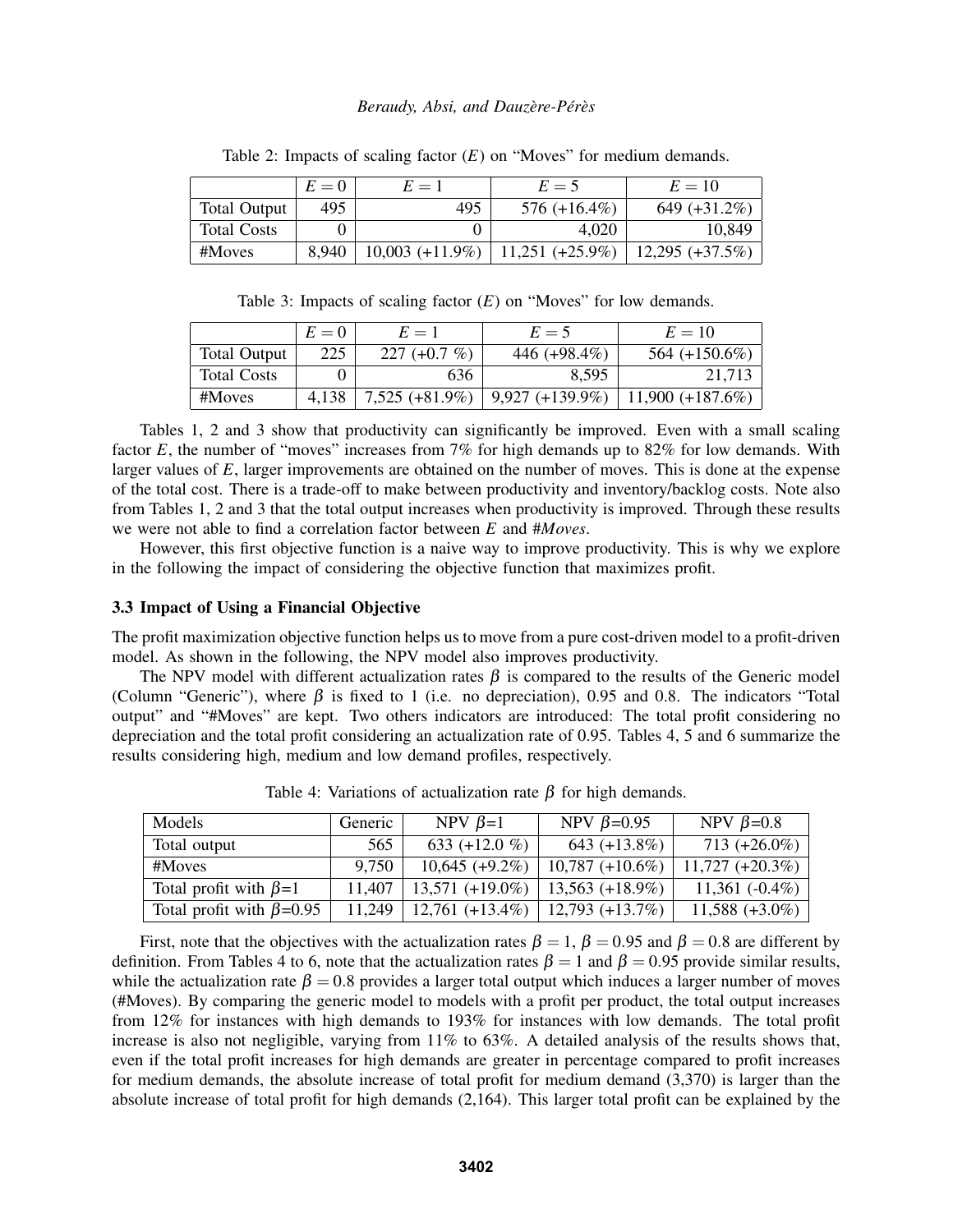| Models                          | Generic | NPV $\beta=1$      | NPV $\beta$ =0.95  | NPV $\beta$ =0.8   |
|---------------------------------|---------|--------------------|--------------------|--------------------|
| Total output                    | 495     | 595 $(+20.2\%)$    | $610 (+23.2\%)$    | 697 (+40.7%)       |
| #Moves                          | 8.940   | $10,266 (+14.8%)$  | $10,458 (+17.0\%)$ | $11,672 (+30.6\%)$ |
| Total profit with $\beta$ =1    | 29,700  | 33,070 $(+11.3\%)$ | $33,065 (+11.3\%)$ | $30,564 (+2.9\%)$  |
| Total profit with $\beta$ =0.95 | 24,404  | $26,747 (+9.6\%)$  | $26,795 (+9.8\%)$  | $25,421 (+4.1\%)$  |

Table 5: Variations of actualization rate  $\beta$  for medium demands.

|  |  |  | Table 6: Variations of actualization rate $\beta$ for low demands. |  |  |  |  |  |
|--|--|--|--------------------------------------------------------------------|--|--|--|--|--|
|--|--|--|--------------------------------------------------------------------|--|--|--|--|--|

| Models                          | Generic | NPV $\beta=1$     | NPV $\beta$ =0.95  | NPV $\beta$ =0.8   |
|---------------------------------|---------|-------------------|--------------------|--------------------|
| Total output                    | 225     | 469 (+108.4 $%$ ) | 487 (+116.7%)      | 660 $(+193.2\%)$   |
| #Moves                          | 4,138   | $8,060 (+94.8%)$  | $8,316 (+101.0\%)$ | $10,243 (+147.6%)$ |
| Total profit with $\beta=1$     | 13,500  | $22,105 (+63.7%)$ | $22,104 (+63.7%)$  | $17,543 (+29.9\%)$ |
| Total profit with $\beta$ =0.95 | 11,093  | $17,035 (+53.6%)$ | $17,097 (+54.1\%)$ | $14,687 (+32.4%)$  |

fact that demands of instances with medium demands can be met while demands of instances with high demands cannot be met.

Figures 1a, 1b and 1c show weekly total outputs for each experiment compared to actual demands for respectively high, medium and low demands. Note that the generic model is not depicted in Figures 1b and 1c since it follows the demands.

From Figures 1b and 1c, note that all methods start by producing the required demand at the first period, then quickly the model with the lowest actualization rate produces more than the demand. The other models start overproducing at the end of the horizon since no inventory cost is induced. In our instances, profits are lost if a product stays more than four weeks in the inventory. The same remarks can be drawn for Figure 1a, where the NPV model with  $\beta = 1$  and  $\beta = 0.95$  follows the behavior of the generic model until the end of the horizon where the NPV model starts overproducing. These end-of-horizon effects were expected. In fact, financial results are increased at the expense of meeting demands. This end-of-horizon overstock can be too large, and this anticipated production may have to be limited if demands after the end of the horizon are not expected to be large enough. A deeper analysis of the production plan shows that two products are anticipated. These products are the ones with shorter routes, i.e. requiring less capacity.

## 3.4 Limiting Excessive Production

One way to limit the end-of-horizon effect is to limit the inventory at the end of the horizon for some specific products. In the following, we only consider the case with medium demands and the NPV model with an actualization rate of 0.95. Figure 2a details the results obtained in Section 3.3 by depicting weekly outputs of the three products. This figure shows that the first product follows the demand profile while Products 2 and 3 are overproduced at the end of the horizon.

First, in Figure 2b, we start by limiting the inventory of the last period of Product 3 to four times the demand of the last period. Recall that Product 3 shares few non critical machines with other routes. Limiting its last period inventory has almost no impact on the production plan of other products. Note that this additional constraint reduces the total profit by 2% (considering the actualization rate of 0.95).

In Figure 2c, the inventory of the last period of Product 2 is limited to the demand of the last period. This new constraint causes a transfer of production from Product 2 to Product 1. This is due to the fact that the routes of Products 1 and 2 share several critical machines. Note that, in this case, adding a limit at the end of horizon for Product 2 does not significantly impact the total profit (a reduction of 0.3%).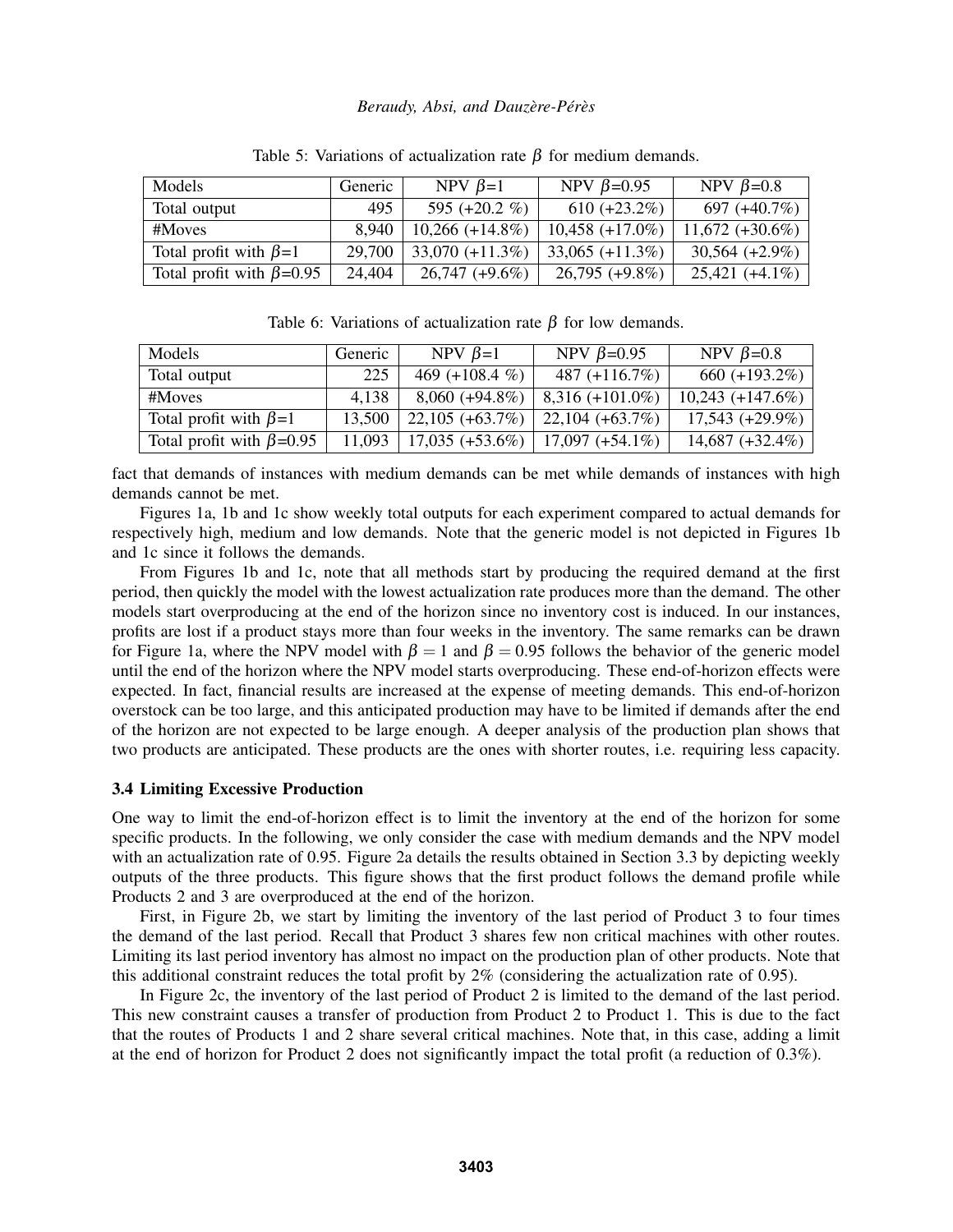



 $\rightarrow$  NPV 0,80 - NPV 0,95  $\rightarrow$  NPV 1  $\rightarrow$  Demands 150 130 110 90 70 50  $30$ 10  $\overline{2}$  $\overline{3}$  $\overline{4}$ 5  $\overline{6}$  $\bar{z}$  $\overline{9}$  $\mathbf 1$  $\boldsymbol{8}$ 

(c) Low demands

Figure 1: Weekly outputs.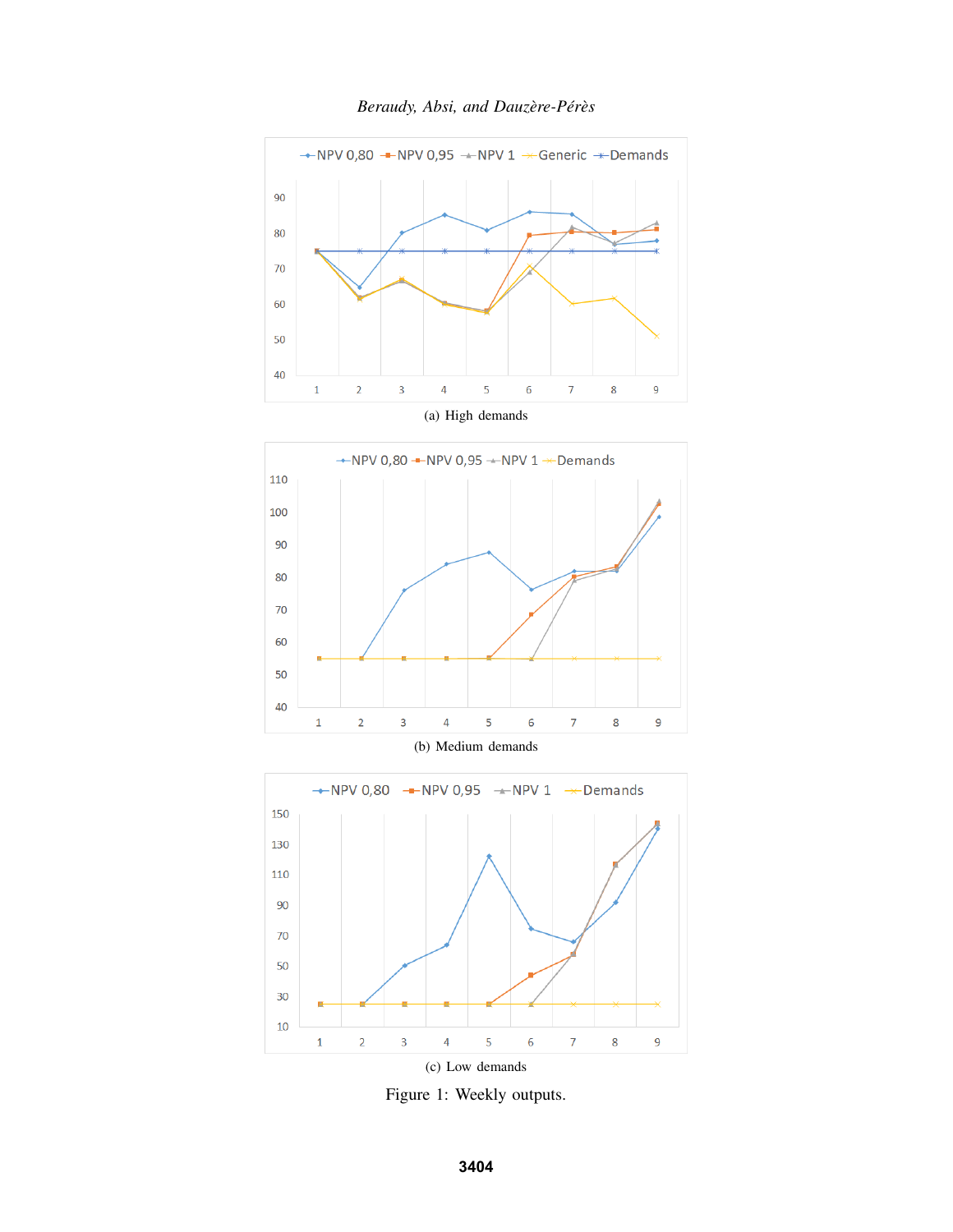

Figure 2: Weekly outputs by product (NPV model with  $\beta$ =0.95 and medium demands).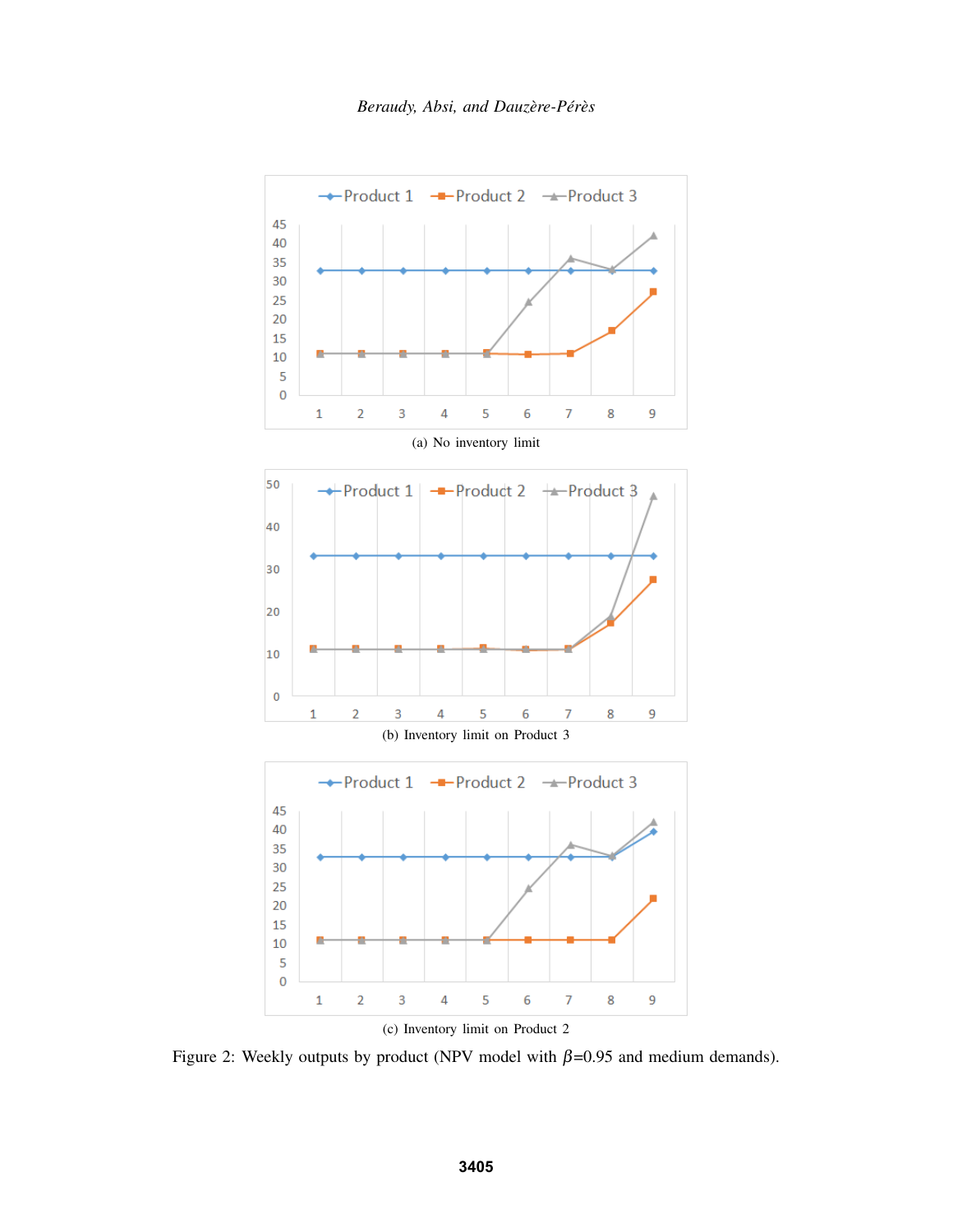## 4 CONCLUSION AND PERSPECTIVES

In this paper, we introduced models with new objective functions that aim at optimizing productivity and financial objectives for wafer manufacturing. These models were tested on a data set of the literature. First, we proposed a model that considers a classical industrial indicator (number of "moves"). The experiments showed that there is a trade-off to find between productivity and classical costs (inventory costs and backlog costs). Second, we developed a profit-driven model by introducing the Net Present Value in a profit function. The experiments illustrated that the profit-driven model ensures a better productivity than a pure cost-driven model, but it can lead to overproduction (notably at the end of the horizon). Thus we proposed to limit the inventory level at the end of the horizon. These limits are important for products that share capacities with non-overproduced products.

In the future, it will be interesting to propose an approach to bind these limits to forecasted demands (after the planning horizon). It will also be interesting to study the Net Present Value objective with financial closure dates (e.g. quarters) in order to analyze the impact of closure dates and the end-of-horizon effects. We are currently working on testing the proposed models on real industrial instances of large size (with tens of products and hundreds of operations). Finally, another limit of our models is the use of fixed lead time constraints. We are currently working on new constraints to model flexible lead times, and the preliminary results are promising.

# ACKNOWLEDGMENTS

This project has received funding from the Electronic Component Systems for European Leadership Joint Undertaking under grant agreement No 737459 (project Productive4.0). This Joint Undertaking receives support from the European Unions Horizon 2020 research and innovation program and Germany, Austria, France, Czech Republic, Netherlands, Belgium, Spain, Greece, Sweden, Italy, Ireland, Poland, Hungary, Portugal, Denmark, Finland, Luxembourg, Norway, Turkey.

# **REFERENCES**

- Albey, E., U. Bilge, and R. Uzsoy. 2014. "An Exploratory Study of Disaggregated Clearing Functions for ¨ Production Systems with Multiple Products". *International Journal of Production Research* 52(18):5301-5322.
- Albey, E., Ü. Bilge, and R. Uzsoy. 2017. "Multi-dimensional Clearing Functions for Aggregate Capacity Modelling in Multi-stage Production Systems". *International Journal of Production Research* 55(14):4164– 4179.
- Asmundsson, J., R. L. Rardin, and R. Uzsoy. 2006. "Tractable Nonlinear Production Planning Models for Semiconductor Wafer Fabrication Facilities". *IEEE Transactions on Semiconductor Manufacturing* 19(1):95–111.
- Graves, S. C. 1986. "A Tactical Planning Model for a Job Shop". *Operations Research* 34(4):522–533.
- Hung, Y.-F., and R. C. Leachman. 1996. "A Production Planning Methodology for Semiconductor Manufacturing Based on Iterative Simulation and Linear Programming Calculations". *IEEE Transactions on Semiconductor manufacturing* 9(2):257–269.
- Kacar, N. B., D. F. Irdem, and R. Uzsoy. 2012. "An Experimental Comparison of Production Planning Using Clearing Functions and Iterative Linear Programming-simulation Algorithms". *IEEE Transactions on Semiconductor Manufacturing* 25(1):104–117.
- Kacar, N. B., L. Monch, and R. Uzsoy. 2013. "Planning Wafer Starts Using Nonlinear Clearing Functions: A Large-scale Experiment". *IEEE Transactions on Semiconductor Manufacturing* 26(4):602–612.
- Kacar, N. B., L. Mönch, and R. Uzsoy. 2016. "Modeling Cycle Times in Production Planning Models for Wafer Fabrication". *IEEE Transactions on Semiconductor Manufacturing* 29(2):153–167.